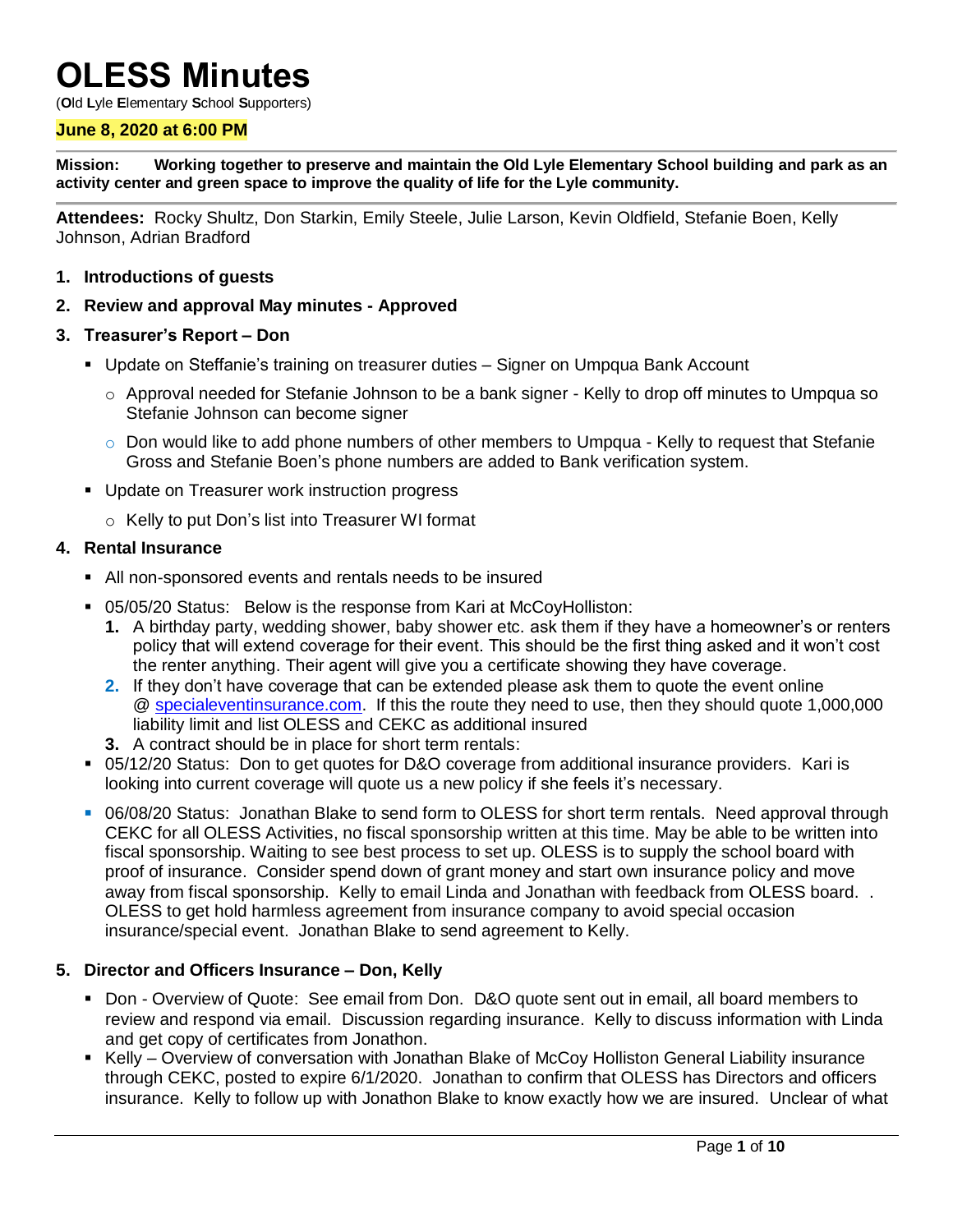we really have. Able to change criteria of events based on writing of fiscal sponsorship. We need clear definition of coverage. Kelly to follow up the Jonathan and Linda.

## **6. Drafting a Fiscal Sponsorship Agreement**

- All OLESS contractual agreements must first be approved by CEKC?
- **Review of consistency between bylaws and practices**
- **DLESS** meeting requirements
- **EXAC renting from OLESS Appropriate way to move money**
- Kelly to draft fiscal sponsorship agreement using template from CEKC
- 05/08/20 Status: First draft emailed to OLESS board
- 05/12/20 Status: Board to go over first draft and email Kelly with feedback.
- 06/08/20 Status: 1<sup>st</sup> draft was sent out to group. Linda responded and Kelly emailed back to Linda with more questions. Waiting for feedback from CEKC. Refer to email from earlier today.

## **7. Events & Rentals – Emily**

- **8.** Strong Women would like to restart What phase allows this? Phase 3.
	- Don to let Strong women know they must wait until Klickitat county is approved or phase 3
	- OLESS is currently using Memo of Understanding (MOU)'s as its lease agreements. Do we want to generate a more formal agreement(s) for long term and/or short term rentals?
		- $\circ$  Board to address this at later date moved to parking lot
	- WAGAP Julie
		- o Would like to have a small food bank in Lyle during COVID
		- o Would pass out food once a week
		- o Would like to have a full size refrigerator and freezer in space
		- o Possible long term rental but only "promising" during COVID at this time
		- o What would the rental rate be for a large classroom?
		- o 05/12/20 Status: Julie in talks with WAGAP about details of agreement
		- o 06/08/20 Status:
			- Who will be responsible for required upgrades to the building? WAGAP
			- How does the board feel about the MOU presented by WGAP? Needs the following updates: More formal MOU for long term rental. Kelly to ADD CHANGES TO MOU: Use of additional space up to 3 times per month at no additional charge and designate classroom space for use (middle, river,ect) . May need to add verbiage about electrical bill if sharp increase in bills due to use of freezer/refrigerator.
	- $\blacksquare$  Ruth Kraus Emily
		- o Hair dresser
		- $\circ$  What are the terms of the lease? Is month to month an option and if so how much notice is needed to end the lease? Board OK with month to month.
		- $\circ$  If the pandemic were to worsen again and there were another stay-at-home order, would the lease been suspended or terminated and could that be done on a pro-rated basis so that Ruth wouldn't have to pay for time that she was unable to use? OK with suspension to pay until end of lock down or reduction in phases of reopening.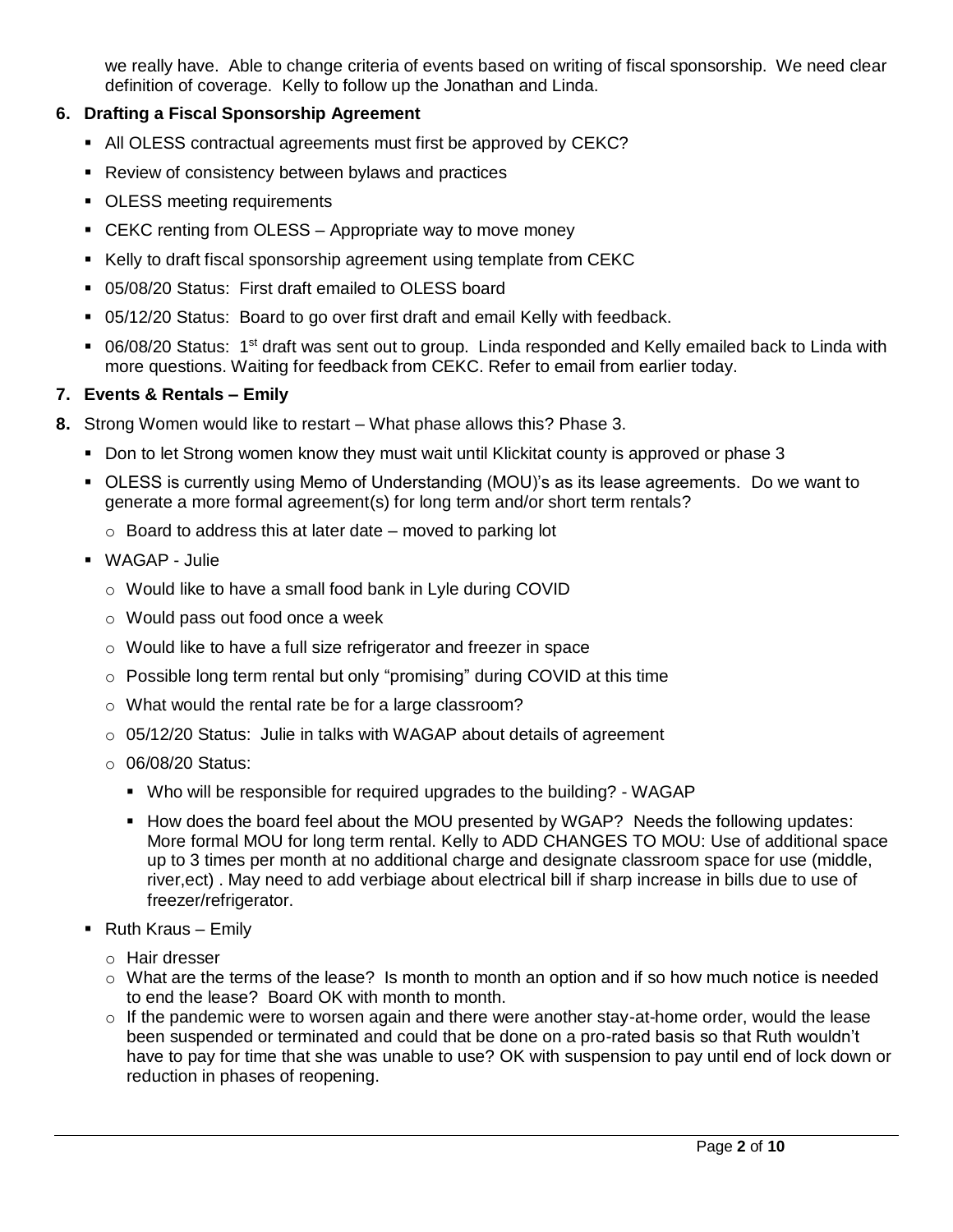- $\circ$  If Ruth were to fix up the office, including replacing the carpeting with a flooring that were more easily maintained, would it be possible to reduce her rent to cover the costs? – One month free rent if renter replaces flooring and paints.
- $\circ$  One of the lights is out; could it be replaced in the near future? Completed by Robert Allen
- o Would like Ruth to make a proposal for the sink for reduction in rent.
- o Emily to update Ruth with OLESS board responses to her questions.

# **9. State Grant Status – \$1,409.82 balance**

- Paint baseboards Don is working on project himself
- Chuck Hunter emailed on 01/23/20 asking if we will be using the funds. We need to decide how to spend this money relatively soon.
- Maybe work party?
- 03/03/20 Status: Rocky and Don to lead planning of event. Others to help once plan is in place.
- 05/12/20 Status: COVID hiatus.
- 06/08/20 Status: Consider purchasing items for baseboard project in order to complete grant

## **10. Building Issues**

- **Relocation of BBQ** 
	- o Compliance considerations
	- $\circ$  Needs to be investigated regarding county compliance  $-$  TBD
	- o 05/07/19 Status: Kelly met with LHS Super Intendent and speaker for the school board, Barbara Mills. TBD after review of RCW's.
	- o 06/04/19 Status: TBD after review of RCW's. Kelly to reach out to Ann
	- o 07/02/19 Status: Meeting cancelled due to no quorum.
	- $\circ$  08/06/19 Status: Kelly to notify stake holders about notifying county
	- o 09/03/19 Status: Kelly spoke with Ann. Ann to see is she can find any information before we approach the county.
	- $\circ$  10/01/19 Status: Ann confirmed that the school has no permit on file for the Pavilion.
	- $\circ$  02/04/20 Status: All stakeholders have confirmed no permits on file. OLESS board needs to vote notify county. Yes, board believes we should notify the county for a permit.
	- $\circ$  02/15/20 Status: Kelly spoke with permits specialist for Klickitat County. She said the maximum square footage for a non-permitted structure is 100 square ft. However, there are efforts to change it to 200 square ft. So, if the building is 200 square ft. or less we should wait to see if the update goes through.
	- o 03/03/20 Status: Kelly to measure.
	- $\circ$  05/12/20 Status: Pavilion is 16ftX36ft (576 square feet). Kelly to call county about getting it permitted.
	- $\circ$  06/08/20 Status: Need structural engineer to certify and then turn in an application. Building permit application located on website. Tennison or Bell in Bingen, John Grimm, Pioneer Engineering in Goldendale. Anyone with at WA license. Julie to request quote.

## **11. New Board Member Orientation Document**

- What needs to be added or changed? Add lock box information: enter before and to return key. Must enter code to return key. Kelly to add to document.
- 06/08/20 Status: Kelly to make updates to document and send out to board for review.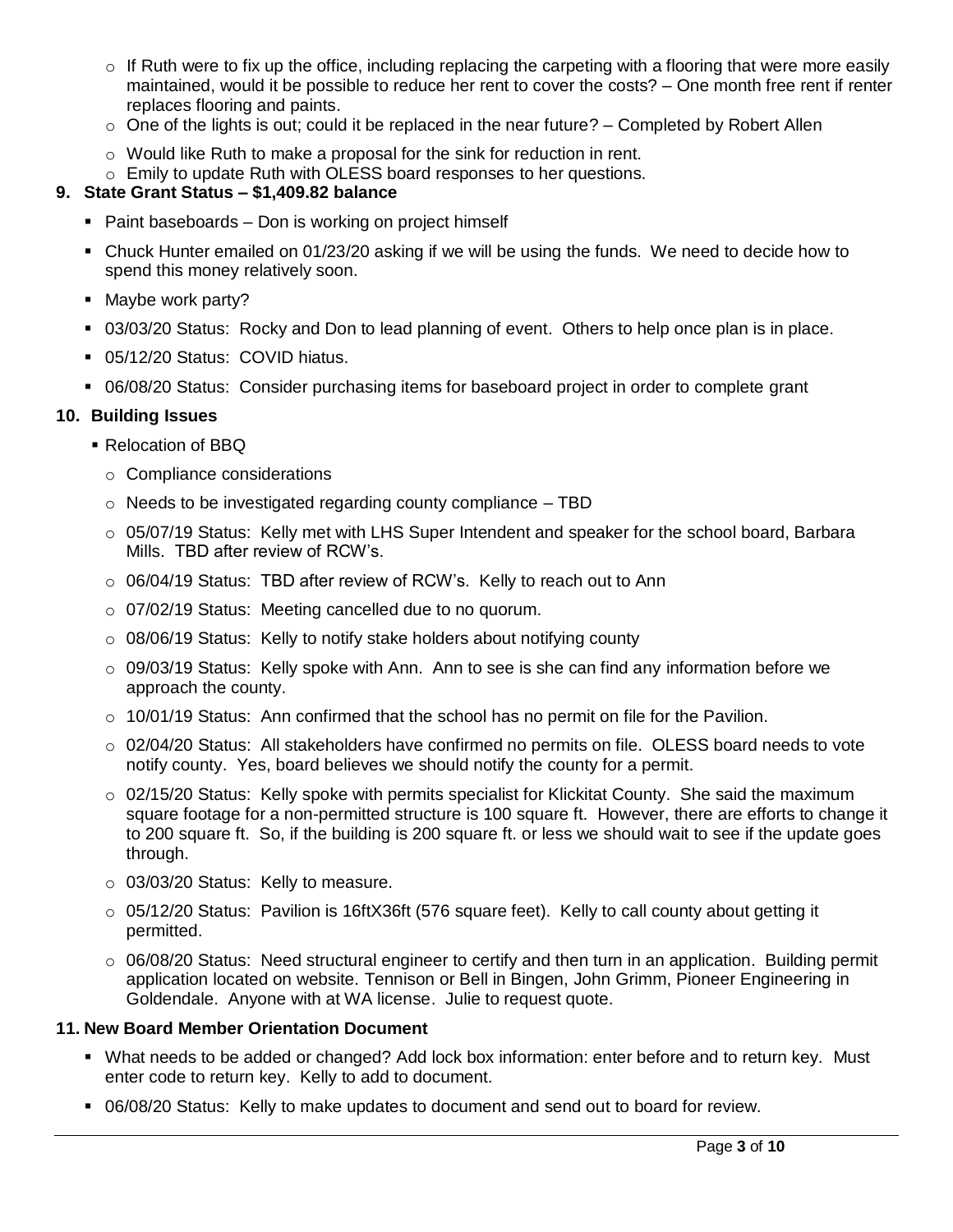**12. Lock Box Code –** Two codes work. Kelly to add additional code to New Board Member Orientation document

## **13. Review of findings between bylaws and assigned documents**

- **E** Kelly
	- o Washington State Non-profit Handbook Kelly still needs to complete
	- o Fiscal Sponsorship Agreement between CEKC and OLESS Still in process so is malleable at this time. Waiting for feedback from Linda Williams.
- Kevin 2016 Lease Agreement between CEKC/OLESS and LSD
	- $\circ$  Insurance requirements stated in lease agreement Is our current plan compliant? Johnathan Blake confirmed that OLESS insurance is compliant on 06/08/20. Notification of insurance to LSD needs to be done in accordance with lease agreement. Treasurer to perform this duty. Kelly to get document from Jonathan for Treasure to report.
- **Don MOU between OLESS and LSD: No problems seen between MOU and lease agreement.**
- Rocky Washington Department of Commerce Grant Rocky was out of the room at time of overview. Will get updates at next meeting
- **Julie Educational Revised Codes of Washington (RCW's) No updates at this time.**

## **14. Open Forum**

 Don - Sherri and Don saw kids on LAC roof. Asked the kids to get down and was confronted by angry parents. Apparently parents think it's OK for their kids to be on roof. Need to create verbiage/sign regarding kids being on the roof. All board members to email about verbiage. Once determined, Kelly will get quote for sign.

## **ACTION ITEMS:**

#### **Don:**

- Let Strong Women know they need to wait until phase 3 to continue
- **Email about verbiage for sign regarding kids being on roof**
- Follow up with PUD regarding community contribution Complete
- Create list of Treasurer tasks Complete
- **Begin training Steffanie on Treasurer related duties**
- Go over first draft of Fiscal Sponsorship agreement between CEKC and OLESS
- Get quotes on D&O coverage from additional insurance entities Complete
- Send Thank You to Klickitat Trail Run
- Read 2016 lease agreement looking for details about educational RCW's
- Create a list of your non-treasurer related activities for OLESS board members to take over when you leave - Complete
- **Schedule and manage baseboard painting project**
- Give baseboard painting receipts, pics and copy of checks to Kelly for reimbursement
- Review WA Non-Profit Handbook for review at next meeting: [https://www.sos.wa.gov/\\_assets/corps/washington-nonprofit-handbook-2018-edition.pdf](https://www.sos.wa.gov/_assets/corps/washington-nonprofit-handbook-2018-edition.pdf)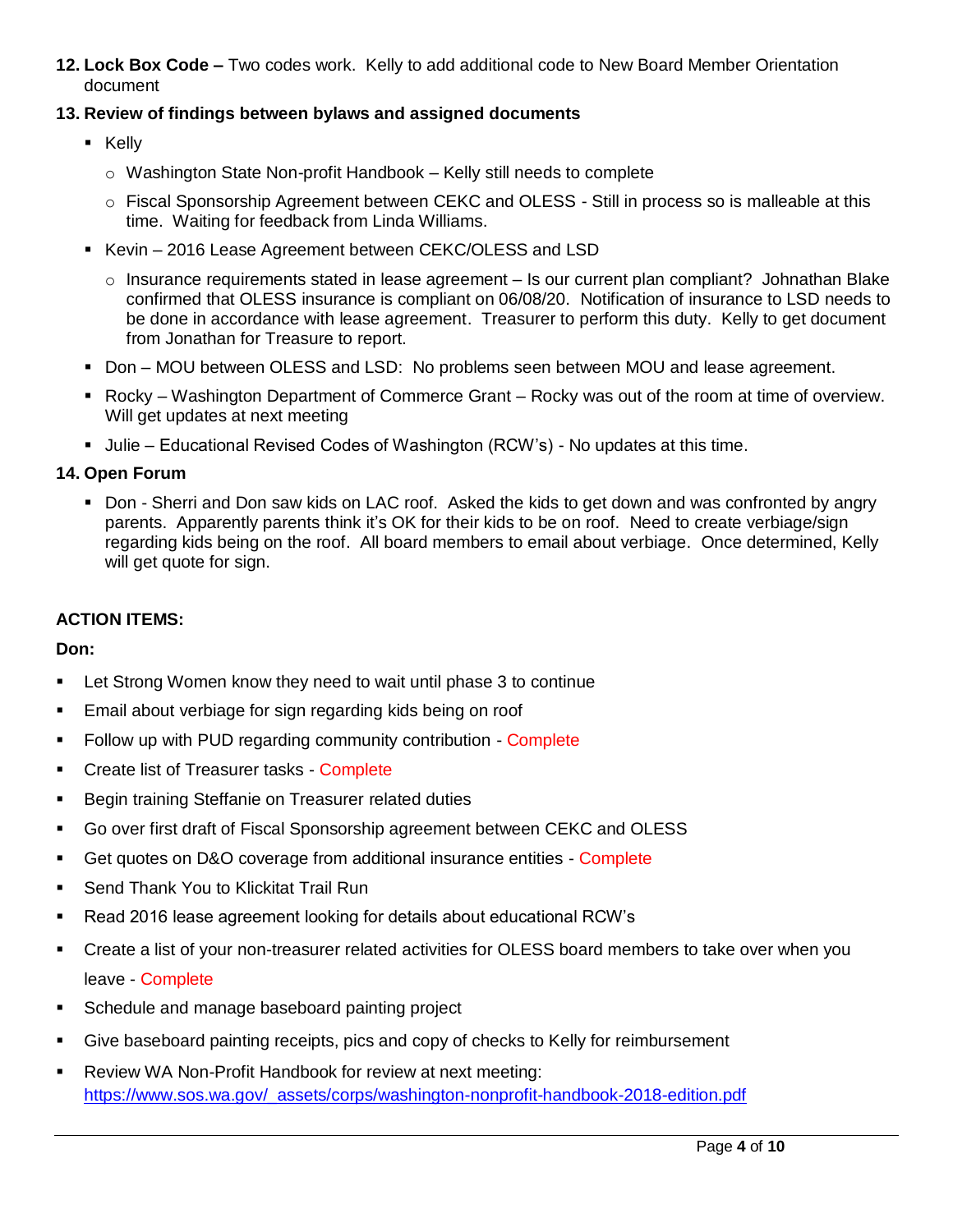- **Review bylaws for review at next meeting**
- Talk to KPUD to find out what would be involved to increase community share of water for greenspace:

## **Emily:**

- Update Ruth with OLESS board responses to her questions
- **Update children's programming to \$5/Hour**
- **Update Google business listing**
- Update any Google and Facebook information listing Marsha Pope's contact information
- **Update MOU Word Doc for Top Gear Driving School Rental**
- **•** Create flier for LAC to hand out at events
- **Email Facebook about removing old LAC page**
- Post pictures of last year's Halloween Trunk or Treat Event on social media outlets

## **Julie:**

- **Review D&O quote sent out by Don**
- **Email about verbiage for sign regarding kids being on roof**
- Request quote from structural engineer for Norm White Pavilion permit
- Work with LSD to determine what educational RCW's are applicable to the LAC
- Work with WAGAP on details of renting a room at the LAC
- Check out details on listing the LAC as a WiFi hot spot on the OSPI
- Go over first draft of Fiscal Sponsorship agreement between CEKC and OLESS
- Read 2016 lease agreement looking for details about educational RCW's
- As Facebook administrator, work with Emily to transfer authority to the LAC Activity Manager
- Work with LHS to see if students can earn leadership credits for helping at the LAC
- Work with local community groups to generate community calendar
- Follow up with Ann about receiving donation of basketball hoop
- Work with Kevin regarding community service hours for LHS students
- Review WA Non-Profit Handbook for review at next meeting: [https://www.sos.wa.gov/\\_assets/corps/washington-nonprofit-handbook-2018-edition.pdf](https://www.sos.wa.gov/_assets/corps/washington-nonprofit-handbook-2018-edition.pdf)
- **Review bylaws for review at next meeting**

## **Kelly:**

- Quote for sign to deter kids from getting on roof
- Review D&O quote sent out by Don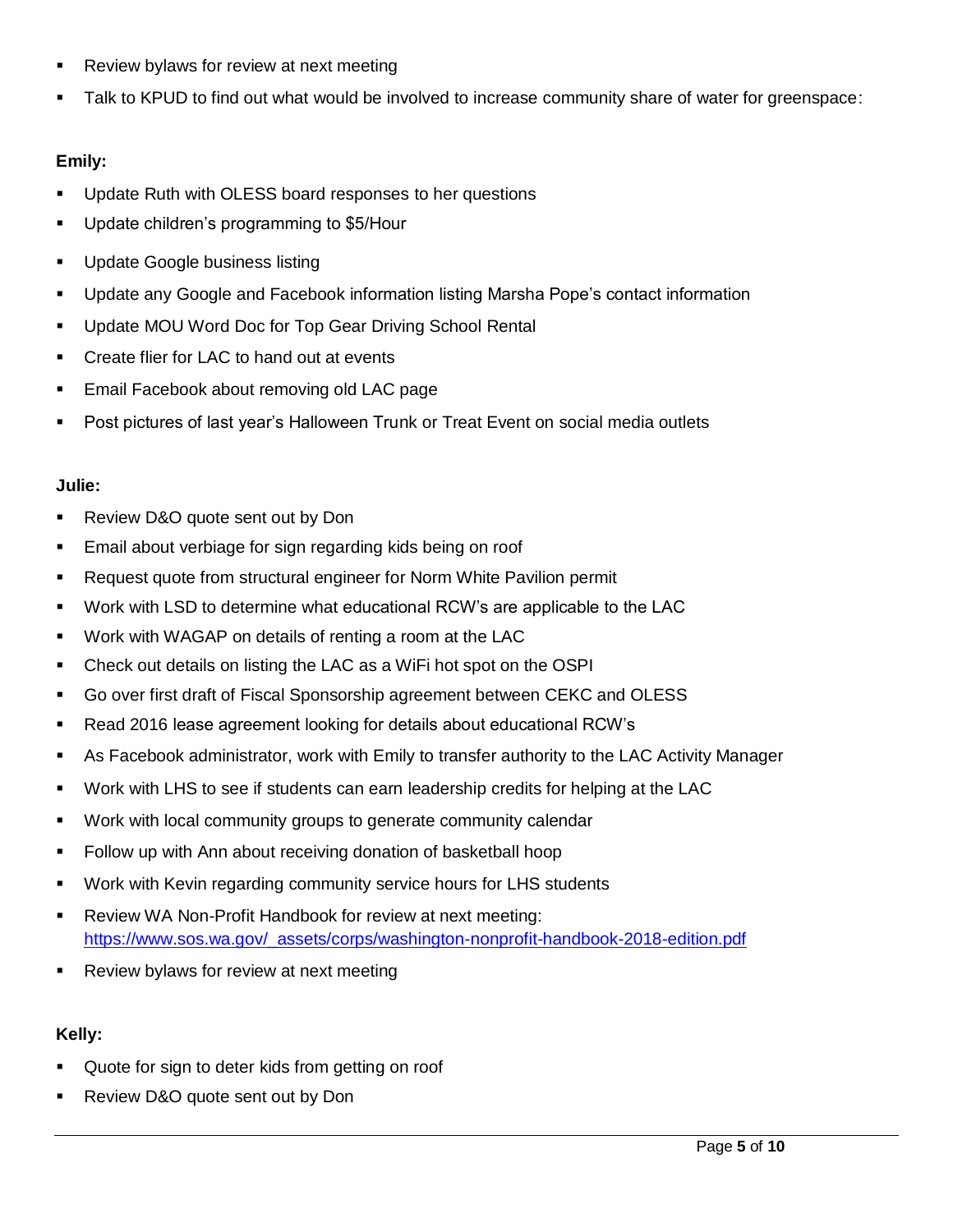- Drop off minutes to Umpqua so Stefanie can become signer
- Request that Stefanie Gross and Stefanie Boen's phone numbers are added to Bank verification system.
- **Put Don list into Treasurer WI format**
- Email Linda and Jonathan with feedback from OLESS board regarding insurance
- ADD CHANGES TO MOU: Use of additional space up to 3 times per month at no additional charge and designate classroom space for use (middle, river, etc). May need to add verbiage about electrical bill if sharp increase in bills due to use of freezer/refrigerator.
- Add additional lock box information to New Board Member Orientation document must reenter code to return key
- Add additional code to New Board Member Orientation document.
- **Email about verbiage for sign regarding kids being on roof**
- Get proof of coverage from Jonathan for Treasure to present to LSD No. 406
- Go over WA State Non-Profit Handbook and Fiscal Sponsorship Agreement and compare to OLESS Bylaws to confirm compliance.
- Call county about getting the NWP permitted
- Read 2016 lease agreement looking for details about educational RCW's
- **Update any Stripe information still listing Marsha Pope**
- **Permanent/long term tenant list to Jonathan Complete**
- Reach out to Ann about relevant RCW's Moved to Julie's action items Complete
- **EXECT** Review relevant public school RCW's Moved to Julie's action items Complete
- Review WA Non-Profit Handbook for review at next meeting: [https://www.sos.wa.gov/\\_assets/corps/washington-nonprofit-handbook-2018-edition.pdf](https://www.sos.wa.gov/_assets/corps/washington-nonprofit-handbook-2018-edition.pdf)
- **Review bylaws for review at next meeting**
- **-** Look into window rebates from PUD
- Add Gorgeswap to LAC website
- Fix stairs at entryway on west side of building When weather allows, Interface with Klickitat County about entry way/ADA accessibility on North/West portion of building
- Write grant request for 2021 Consider daycare requirements

# **Kevin:**

- **Review D&O quote sent out by Don**
- **Email about verbiage for sign regarding kids being on roof**
- Go over 2016 Lease agreement between OLESS/CEKC and LSD and compare to OLESS Bylaws to confirm compliance.
- Go over first draft of Fiscal Sponsorship agreement between CEKC and OLESS
- Read 2016 lease agreement looking for details about educational RCW's
- Get copy of form from Char. Informational form from non-profit to parents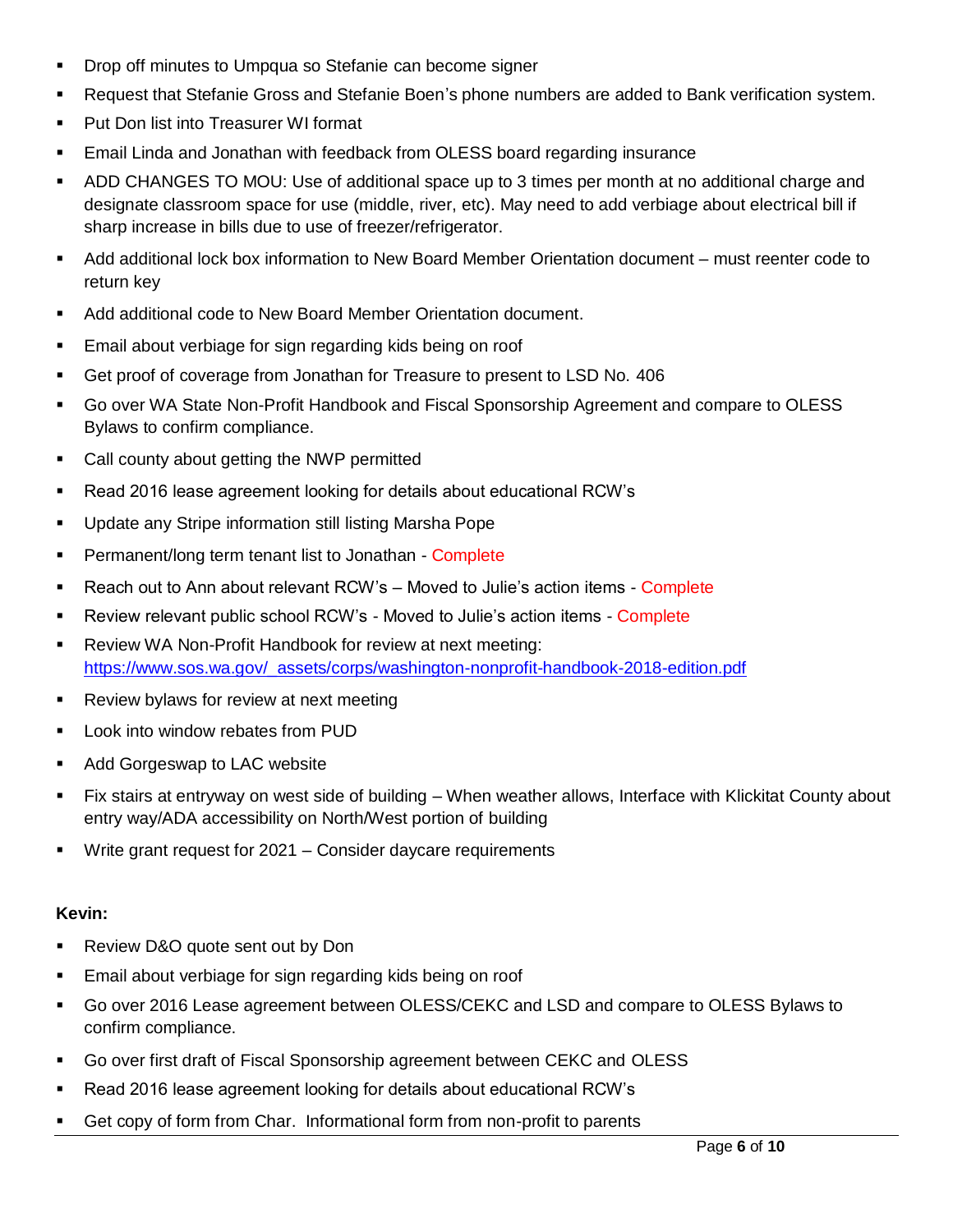- Work with Julie & LHS to see if students can earn leadership credits for helping at the LAC
- **Reach out the LHS about community service hours for students**
- Review WA Non-Profit Handbook for review at next meeting: [https://www.sos.wa.gov/\\_assets/corps/washington-nonprofit-handbook-2018-edition.pdf](https://www.sos.wa.gov/_assets/corps/washington-nonprofit-handbook-2018-edition.pdf)
- **Review bylaws for review at next meeting**
- Fix stairs at entryway on west side of building When weather allows, Interface with Klickitat County about entry way/ADA accessibility on North/West portion of building

#### **Robert:**

- Replace light in nurses office Complete
- Determine appropriate watering for green space
- **Install rack in Supply Room**
- **Investigate entry way heater issue**
- **Investigate rugs for hallway**
- **Construct a cage around the HVAC unit**
- **Investigate wireless thermostats for heaters for two rooms**
- **Investigate contacts to potentially restore chimney**
- Replace boards near skate park as soon as the weather allows 8 total
- $\blacksquare$  Investigate roof leak in boiler room  $-$  Flashing has been replaced.
- **Replace timer for outside faucet**
- Change four fixtures in cat rescue room
- **Replace hose with PVC pipe**
- **-** Replace electrical box by the BBQ with outlet with USB port
- **Investigate repair of door bar closest to skate park**

#### **Rocky:**

- **Review D&O quote sent out by Don**
- Email about verbiage for sign regarding kids being on roof
- Go over Washington Department of Commerce Grant and compare to OLESS Bylaws to confirm compliance.
- Go over first draft of Fiscal Sponsorship agreement between CEKC and OLESS
- Work with Vern the generate plan for staining NWP
- Read 2016 lease agreement looking for details about educational RCW's
- Plan baseboard painting project
- Research options for counter top in pavilion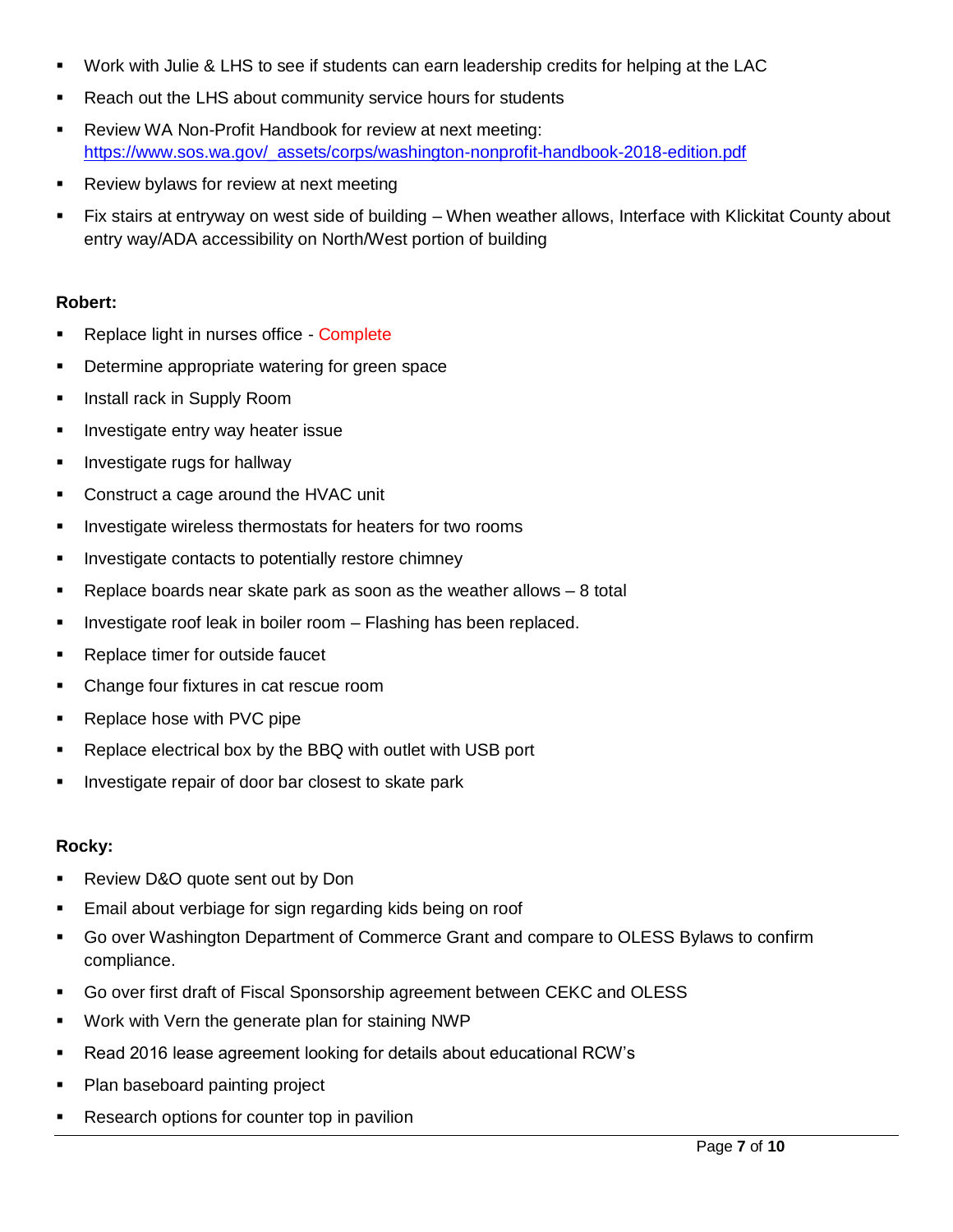- Check out Mt Adams Chamber and Dallesport News Letter for advertising space for room rentals
- Look into covers for hallway ceiling lights
- **-** Review WA Non-Profit Handbook for review at next meeting: [https://www.sos.wa.gov/\\_assets/corps/washington-nonprofit-handbook-2018-edition.pdf](https://www.sos.wa.gov/_assets/corps/washington-nonprofit-handbook-2018-edition.pdf)
- **Review bylaws for review at next meeting**

#### **Steffanie Johnson:**

- Look over New Board Member Orientation document
- **Begin training with Don on Treasurer related duties**
- Go to Umpqua Bank and become signer on OLESS account

#### **Stefanie Boen:**

- **Review D&O quote sent out by Don**
- Email about verbiage for sign regarding kids being on roof
- Go over first draft of Fiscal Sponsorship agreement between CEKC and OLESS
- Read 2016 lease agreement looking for details about educational RCW's
- **Generate board member tracking form**
- **Make Thank You's from the Lyle Activity Center**
- **Send Thank You to Janette Petty**
- Research storing documents on Weebly site Moved to Kelly's action items
- Work with Don and Kelly to generate audit work instruction and documentation process for internal auditing of OLESS/CEKC checking account
- Research cloud space/best form to store OLESS documents Moved to Kelly's action items
- Manage documentation of audit findings
- **Begin tracking donation forms Kelly will send you the form. No need to retroactively track.**
- **Begin tracking volunteer hours Kelly will send you form. No need to retroactively track.**
- Review WA Non-Profit Handbook for review at next meeting: [https://www.sos.wa.gov/\\_assets/corps/washington-nonprofit-handbook-2018-edition.pdf](https://www.sos.wa.gov/_assets/corps/washington-nonprofit-handbook-2018-edition.pdf)
- **Review bylaws for review at next meeting**
- **Instagram Follow up on Brielle's email (Forwarded from Marcia B)**

#### **Vern:**

Manage flags appropriately/legally - Ongoing

#### **PARKING LOT**

Generate more formal lease agreement other than MOU that is currently in use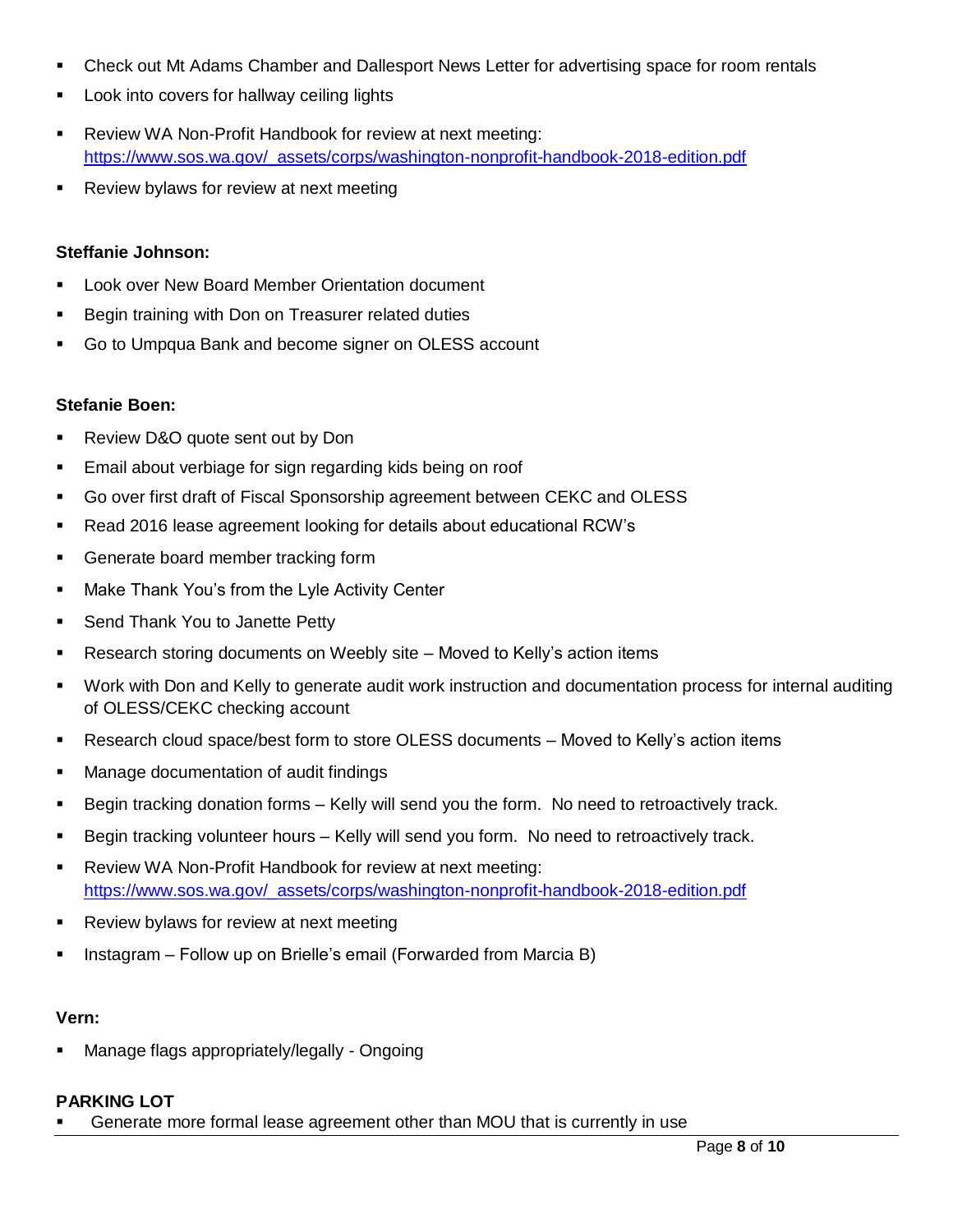- Relocate BBQ
- Determine how many alarm codes exist in the alarm system
- **•** Cycle Oregon Research possibility of becoming a stop for Cycle Oregon as a Fundraiser
- **Car Club Ride Fundraiser**
- **Resolve issue of perpetual loss of the key in key box outside**
- **Replace West facing doors on North end of building**
- Seal the tops of the bricks around the pavilion and maybe make it a counter top
- **Generate Routine Maintenance Schedule for the building**
- Outdoor exercise park Skyline Foundation interested in hearing about a project at the LAC for potential donation
- Resolve issue of people pulling picnic tables over to building and on crawling roof. Perhaps post a trespassing sign?
- **Thatch green space**
- Generate process for requiring proof of insurance from renters and/or green space users
	- $\circ$  Insurance Requirements Once figured out needs to be added to the form. Kari from McCoy Holliston may have a way to link them to the necessary insurance.
	- $\circ$  Liability Clause Add question "Do you have liability insurance?"
		- $\triangleright$  Add section about alcohol
- Create LAC Activity Manager email address so impact of personnel changes are minimized
- Create process for renting tables and chairs to green space users
- **Work Instruction for draining pipes in the winter**
- Sound system
- Humanities of Washington Affiliate of National Endowment for the Humanities, Do we want them to give presentations at LAC?
- Cleaning work parties
- **Should tree lighting ceremony be an annual event**
- Open house for completion of restoration grant Maybe Gina Mosbruckers performs ribbon cutting ceremony
- Look over statement of work for Housekeeping and consider adding kitchen and popcorn maker
- Area above boiler room needs fascia to keep the birds and bats out
- **Projector for rental**
- **Mixing valve in janitors closet needs to be replaced**
- **Fire inspections requirements?**
- Greenspace How to reduce water bill
	- o Low flow sprinkler heads
	- o Community contribution